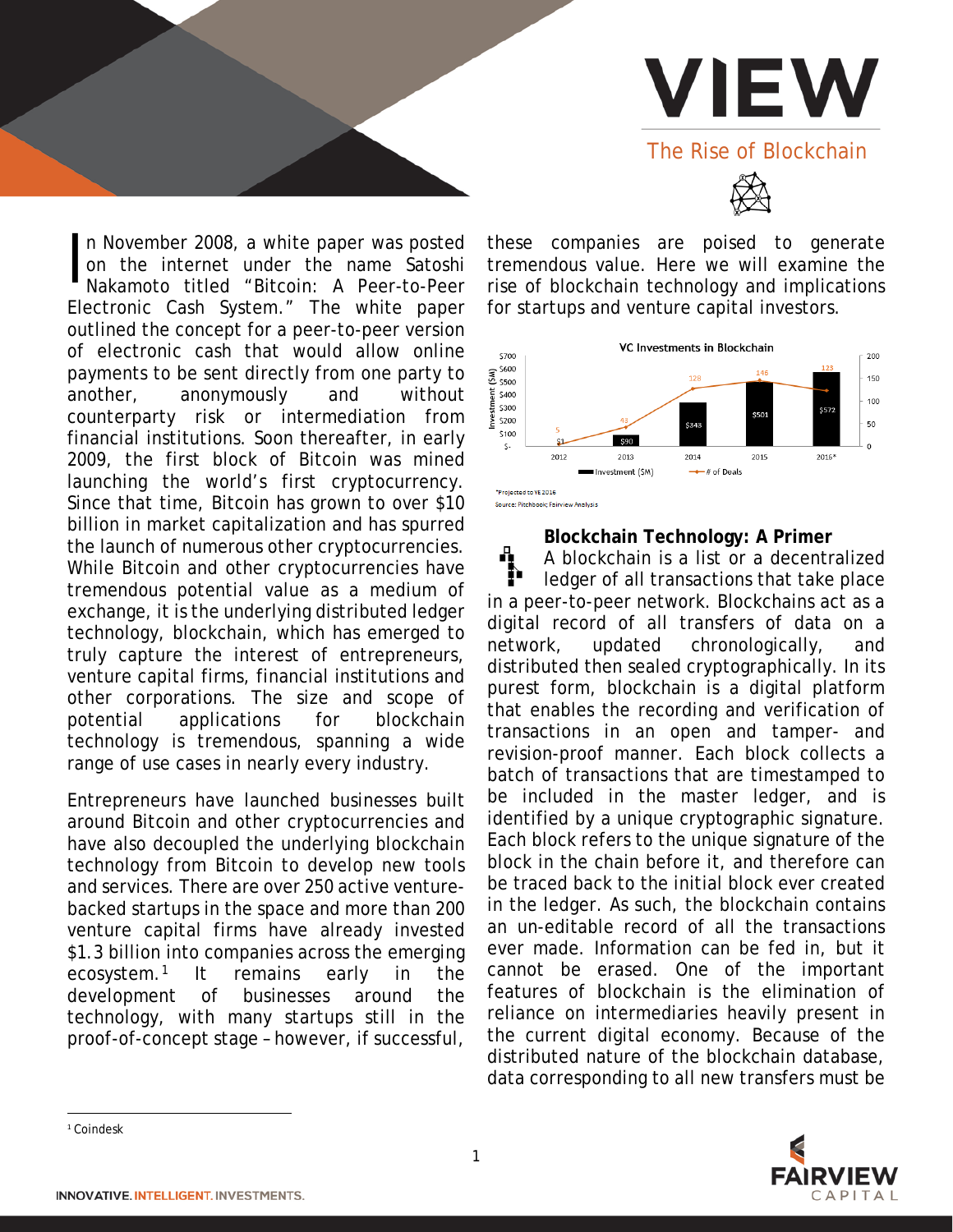circulated across the entire network so that the blockchain stays in sync as a master worldwide ledger. The technology enables a distributed consensus where all online transactions that involve digital assets both past and present can be verified in the future at any time. All this is done without compromising the security and privacy of the parties and the digital assets involved.

**Bitcoin and the Wave of Cryptocurrencies** Bitcoin, invented by Satoshi Nakamoto as the first blockchain application,

became the first major currency in the world not controlled by a government or central bank. Bitcoin's successful application of blockchain technology as a cryptocurrency spawned a new wave of cryptocurrencies that ate collectively commonly referred to as altcoins. Most altcoins behave similarly to Bitcoin but each has its own unique characteristics. Some of the most common altcoins in circulation include Litecoin, Dash and Ether.

- *Litecoin* was created to democratize the mining of cryptocurrencies and has a market capitalization of over \$185 million. The platform is similar to Bitcoin but allows standard consumers without professional mining equipment to gather and use the coins.
- *Dash*, formerly known as *Darkcoin*, utilizes a system called Darksend to add another layer of privacy to secure transactions. It utilizes some of the most advanced cryptography in the digital currency space, and is considered by many to be the only truly anonymous currency.
- *Ether* is a currency primarily used to purchase raw computing power for applications running on the ethereum blockchain platform. Ether allows any software to run as programmed without the risk of censorship, fraud or government interference, and has a market cap of over \$900 million dollars.

Widespread use of blockchain technology to date has come predominately through cryptocurrencies, which have done well to demonstrate the power of the technology and stimulate interest in new applications. However, in the past year, there has been a rapid shift in startup activity and investment dollars to a wide range of new blockchain applications.

### **Startup Activity**

П. Given the rate of adoption of Bitcoin and other cryptocurrencies and the rapid emergence of a wide range of applications for blockchain technology, it should come as no surprise that startup activity in the space has been dynamic. Companies being formed to take advantage of emerging opportunities have primarily targeted Bitcoin and other cryptocurrencies, blockchain technology applications, or have been hybrid in nature.

Over 1,000 companies now exist in the cryptocurrency category and new companies continue to be established with unique services.<sup>[2](#page-1-0)</sup> Meanwhile, some of the more established companies are beginning to emerge as dominant players. One example is *Coinbase*, a digital currency service backed by venture capital firms such as Andreessen Horowitz and Union Square Ventures. The company allows users to buy and sell Bitcoins and other cryptocurrencies, as well as use those Bitcoins to transact with online merchants. *Coinbase* has nearly five million users and has raised nearly \$120 million over five rounds of financing since 2012.

In the past year, there has been an acceleration of new companies developing blockchain technology applications outside of cryptocurrency. This is the area where many investors believe the greatest potential lies. The permanent, undisputable, digitized and secure nature of blockchain records lend the technology well to a wide range of applications,



 $\overline{\phantom{a}}$ 

<span id="page-1-0"></span><sup>&</sup>lt;sup>2</sup> Angel List data and Fairview Capital research - November 2016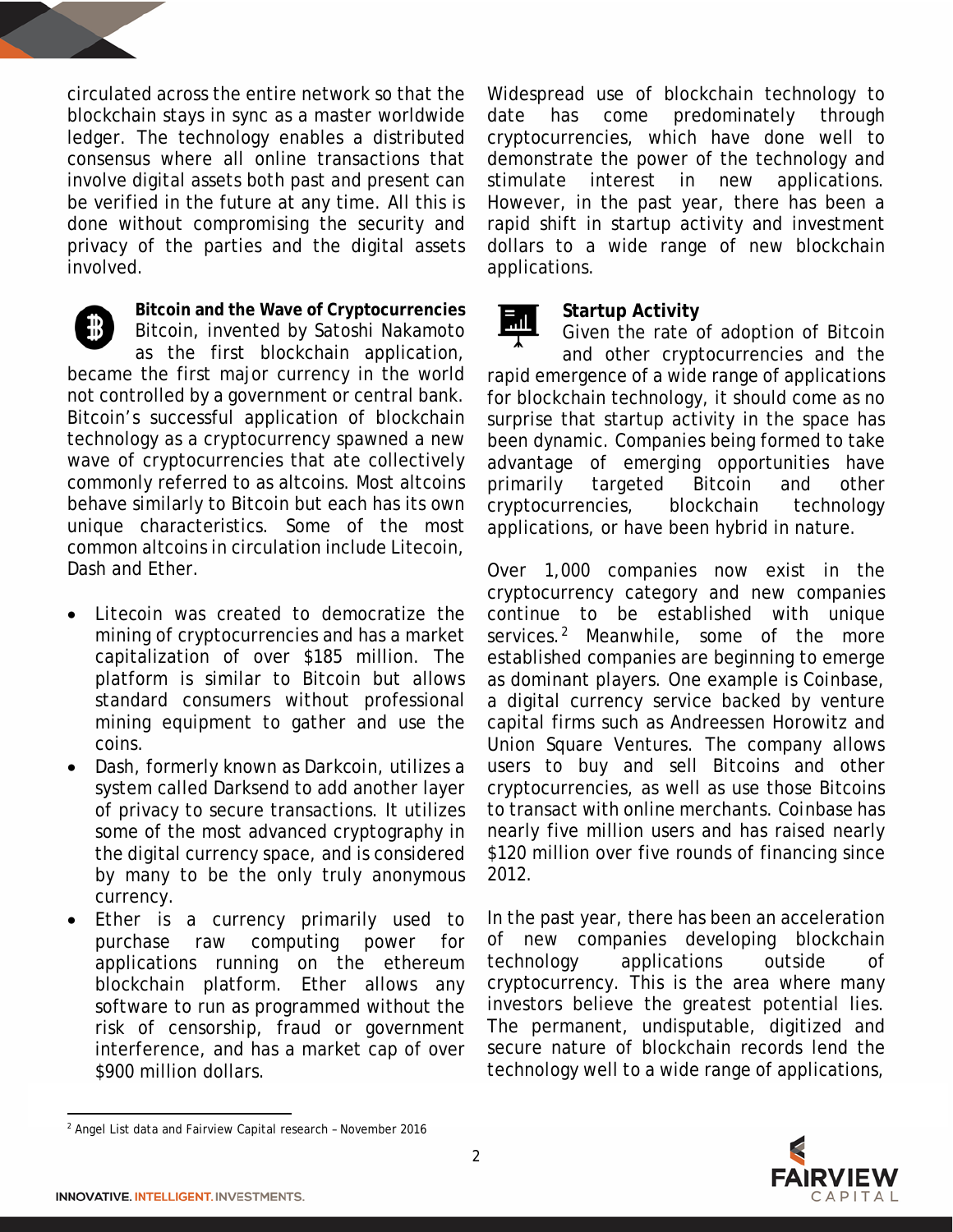including: securities settlement, digital identity verification, smart contracts, and property management. Blockchain technology can cut out the substantial intermediary costs, security risks, and record keeping infrastructure traditionally associated with such applications resulting in reduced cost, fewer time delays and less human error. While initial applications focused on the financial services industry, the potential for blockchain is so broad that many other industries present opportunities, including: cybersecurity, academia, government, transportation, entertainment, real estate, insurance, healthcare, energy management, and information technology. One example of a company in the space is *Everledger*, a provider of an immutable ledger for diamond ownership and related transaction history verification for insurance companies, owners, claimants, and law enforcement agencies. *Everledger* is a digital, global ledger that tracks and protects items of value. Although currently focusing on diamonds, *Everledger* seeks to address the \$1.7 trillion global counterfeiting issue across all assets of value.

#### **The Evolving Blockchain Ecosystem**



As cryptocurrency and blockchain markets mature, there has also been an increase in new "hybrid" companies. These companies provide services, often technical in nature or infrastructure-related, to the growing cadre of cryptocurrency and blockchain companies. They also can provide specific applications of the technology. One example is *Bitfury*, a startup that began as a Bitcoin mining company and has since evolved into a full-service blockchain security and technology firm. It has developed proprietary hardware and software solutions that have helped the blockchain world scale securely. The company is currently exploiting blockchain to build a new secure property rights registry.

In 2016, there were four times as many blockchain and "hybrid" startups launched compared to 2015. An interesting aspect of the blockchain market is that it has been global in scope from the very beginning. The majority of startups in the space, over 60%, are based outside of the United States, led by the United Kingdom, Canada, China, Israel and Singapore.[3](#page-2-0) The broad nature of the applications of the technology as well as its inherently distributed, internet-based roots have driven the global scope. Entrepreneurs launching companies in the space come from diverse backgrounds. Most are self-taught in the field, which given its nascence, is found sparingly in technology curriculums. Only very recently have select universities begun offering courses on the topic – for example, MIT this year started offering its first course on blockchain technology and cryptocurrencies. Startups focusing on blockchain technology seem to involve entrepreneurs with strong technical backgrounds and many repeat entrepreneurs with experience building technology businesses. While some companies may develop and scale independently, many of the most impactful companies will require capital to grow and venture capitalists will play an important role.





<span id="page-2-0"></span> <sup>3</sup> Outlier Ventures Blockchain Startup Tracker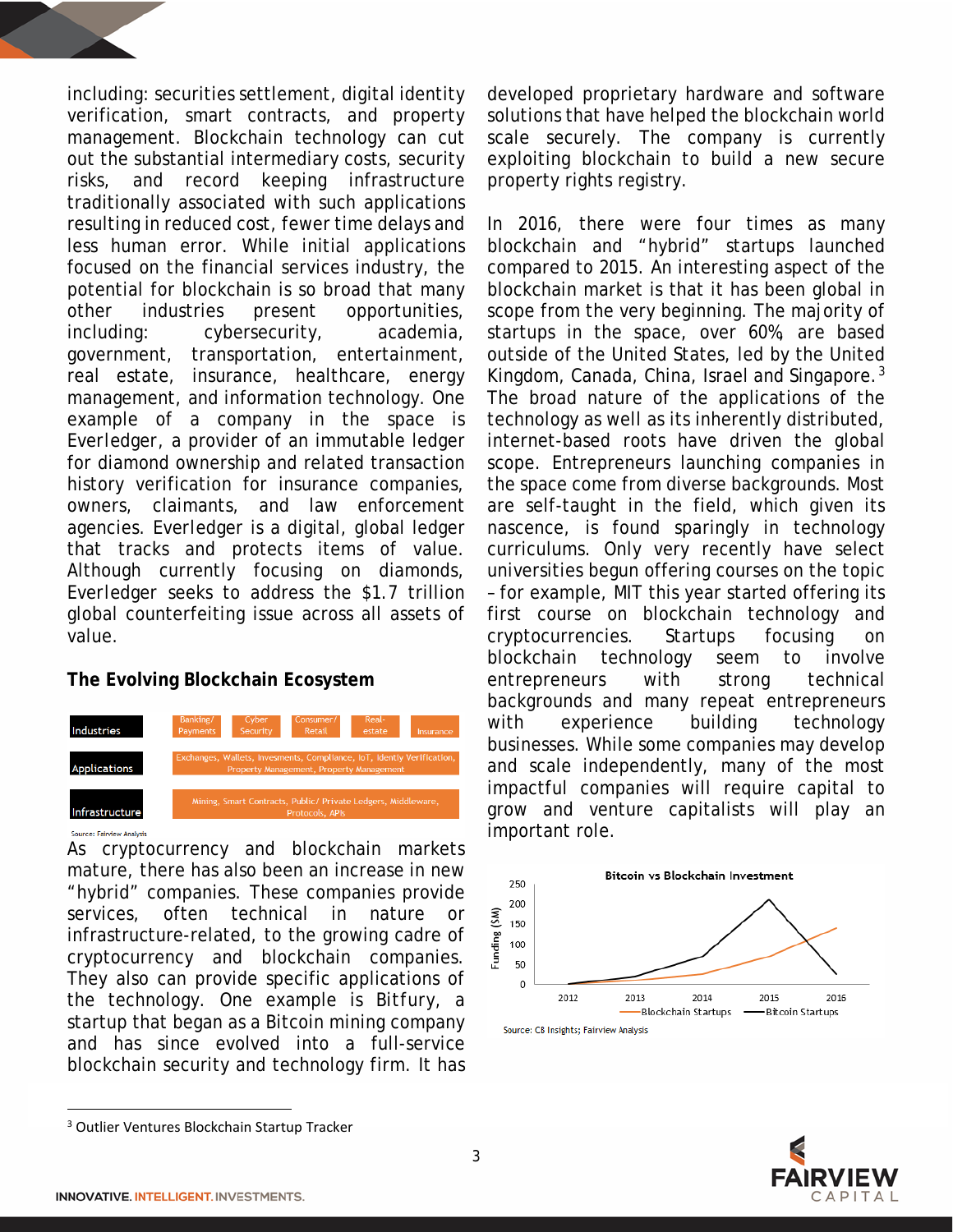#### **Adoption of Blockchain by Venture** ł.

**1<sup>5</sup>1** Venture capital investment in cryptocurrency and blockchain startups has been accelerating in recent years. In the past three years, there has been a six-fold increase in the total dollars invested by venture capitalists in the space and a tripling of the number of deals.<sup>[4](#page-3-0)</sup> As blockchain technology applications have begun to emerge, venture investment in the space has also shifted towards startups in that category. Rather than investing in companies that may have too much of their business tied to the value of one or more cryptocurrencies, or in an increasingly crowded market for exchanges, many venture capital firms have instead decided to progressively focus on investments where the application of the underlying technology can exploit inefficiencies and disrupt established industries. In the first quarter of 2016, blockchain investments had outnumbered investments in Bitcoin startups by more than five to one – a major shift from 2015 when Bitcoin startups receiving venture investment outnumbered blockchain startups by more than twenty to one.

Given the nascence of the market, the vast majority of investments in the space have historically been seed stage financings – 100% of all venture deals in 2012 and 70% in 2015. In 2016, we began to see breakout companies develop and make the leap to raising larger series A and even B rounds of financing – 26% of investments made during the year were for series A and B rounds.

Investment in the space has been global in scope and has been bolstered by corporate and strategic investors. Each of the five largest deals in 2015 involved corporate investors and the same level of involvement has been observed in 2016. Banks and financial services companies have been the most active investors – either through internal venture capital arms or through other strategic initiatives. The level of interest from these firms serves as a point of validation of the value and potential of the technology and talent that is being developed in the space. Notable financial services firms active in the space include: Goldman Sachs, MasterCard, American Express, New York Life, Santander and CIBC.

We have also seen the formation of a number of new venture capital firms dedicated to investing specifically in blockchain technology. In some cases, these firms are part of larger organizations investing in or advocating for cryptocurrency and blockchain technology. Examples include Blockchain Capital, Digital Currency Group, and Pantera Capital.

Traditional information technology focused venture capital firms have also been active, though some much more than others. Certain firms have developed a thesis and expertise in the space and have decided to pursue investments under the framework of a theme alongside others in the technology space. These firms have tended to focus increasingly on the application of the technology to verticals they are already familiar with or on companies developing infrastructure and frameworks for the technology to be built out on. Active firms include Khosla Ventures and Lightspeed Venture Partners.

Exits in the form of IPOs and acquisitions involving cryptocurrency and blockchain companies have been limited. Early exit activity is beginning to materialize – 13 exits were recorded in 2015, up from just three in 2014 – but most transactions have been relatively small in scale. Strategic investors, such as financial services firms, have been the most active through acquisitions of emerging companies. Some of this activity can be chalked up to curiosity in a space that could significantly impact their business. There has also been a fair amount of consolidation within the industry as



<span id="page-3-0"></span> <sup>4</sup> CB Insights